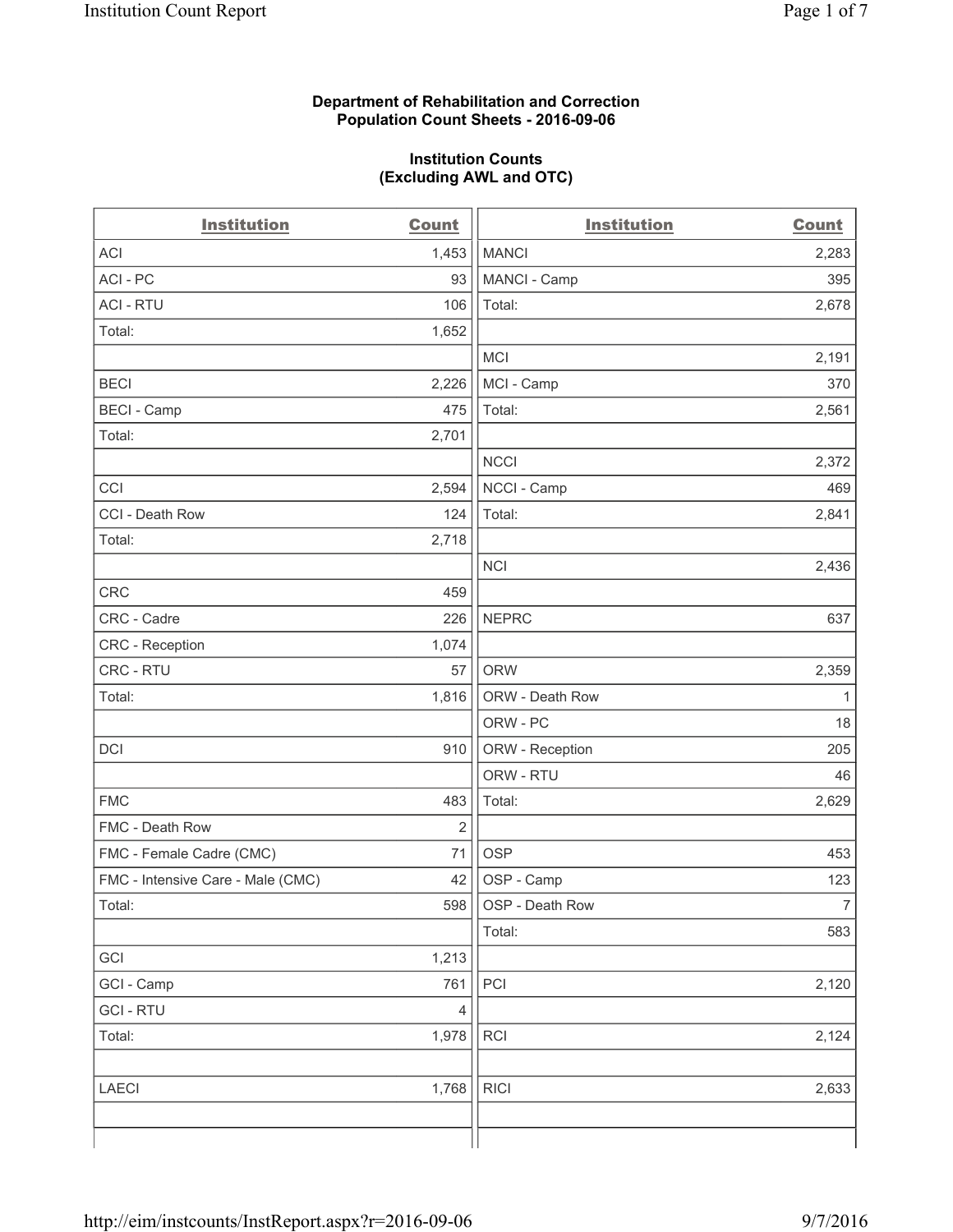| LECI                     | 2,220 | SCI         |                          | 1,896  |
|--------------------------|-------|-------------|--------------------------|--------|
| LECI - Camp              | 175   |             |                          |        |
| Total:                   | 2,395 | SOCF        |                          | 1,178  |
|                          |       | SOCF - RTU  |                          | 59     |
| LOCI                     | 2,286 | Total:      |                          | 1,237  |
| LORCI                    | 296   | <b>TCI</b>  |                          | 1,089  |
| LORCI - Cadre            | 164   | TCI - Camp  |                          | 415    |
| <b>LORCI - Reception</b> | 1,183 | Total:      |                          | 1,504  |
| Total:                   | 1,643 |             |                          |        |
|                          |       | <b>TOCI</b> |                          | 1,117  |
| <b>MACI</b>              | 775   | TOCI - PC   |                          | 108    |
| MACI - Minimum           | 1,294 | Total:      |                          | 1,225  |
| Total:                   | 2,069 |             |                          |        |
|                          |       | <b>WCI</b>  |                          | 1,137  |
|                          |       | WCI - RTU   |                          | 90     |
|                          |       | Total:      |                          | 1,227  |
|                          |       |             | <b>Total Population:</b> | 50,865 |

\* The Total Population includes 30 Offenders with Reason Codes 30 & 31. \*\* The Total Population includes 36 Offenders with Reason Code 0A.

| (Include AWL and Exclude OTC) |                   |             |            |               |              |
|-------------------------------|-------------------|-------------|------------|---------------|--------------|
| <b>Security Level</b>         |                   | <b>Body</b> | <b>AWL</b> | <u>(-OTC)</u> | <b>Total</b> |
| Total Level 5                 |                   | 108         | 0          | 0             | 108          |
| Total Level 4                 |                   | 1,934       | 18         | 14            | 1,938        |
| Total Level 3                 |                   | 12,029      | 139        | 111           | 12,057       |
| Total Level 2                 |                   | 16,670      | 206        | 143           | 16,733       |
| Total Level 1                 |                   | 15,648      | 162        | 92            | 15,718       |
| <b>Total Death Row</b>        |                   | 134         | 3          | 0             | 137          |
|                               | <b>Total Male</b> | 46,523      | 528        | 360           | 46,691       |

# **Male Population by Security Level**

# **Female Population by Institution (Include AWL and Exclude OTC)**

| <b>Institution</b>       | <b>Body</b> | <b>AWL</b> | $(-OTC)$ | <b>Total</b> |
|--------------------------|-------------|------------|----------|--------------|
| <b>DCI</b>               | 910         | 6          | 6        | 910          |
| <b>FMC</b>               | 26          | 6          | b        | 27           |
| FMC - Female Cadre (CMC) | 71          |            | 0        | 73           |
| <b>NEPRC</b>             | 637         | 18         | 5        | 650          |
| <b>ORW</b>               | 2,359       | 50         | 25       | 2,384        |
|                          |             |            |          |              |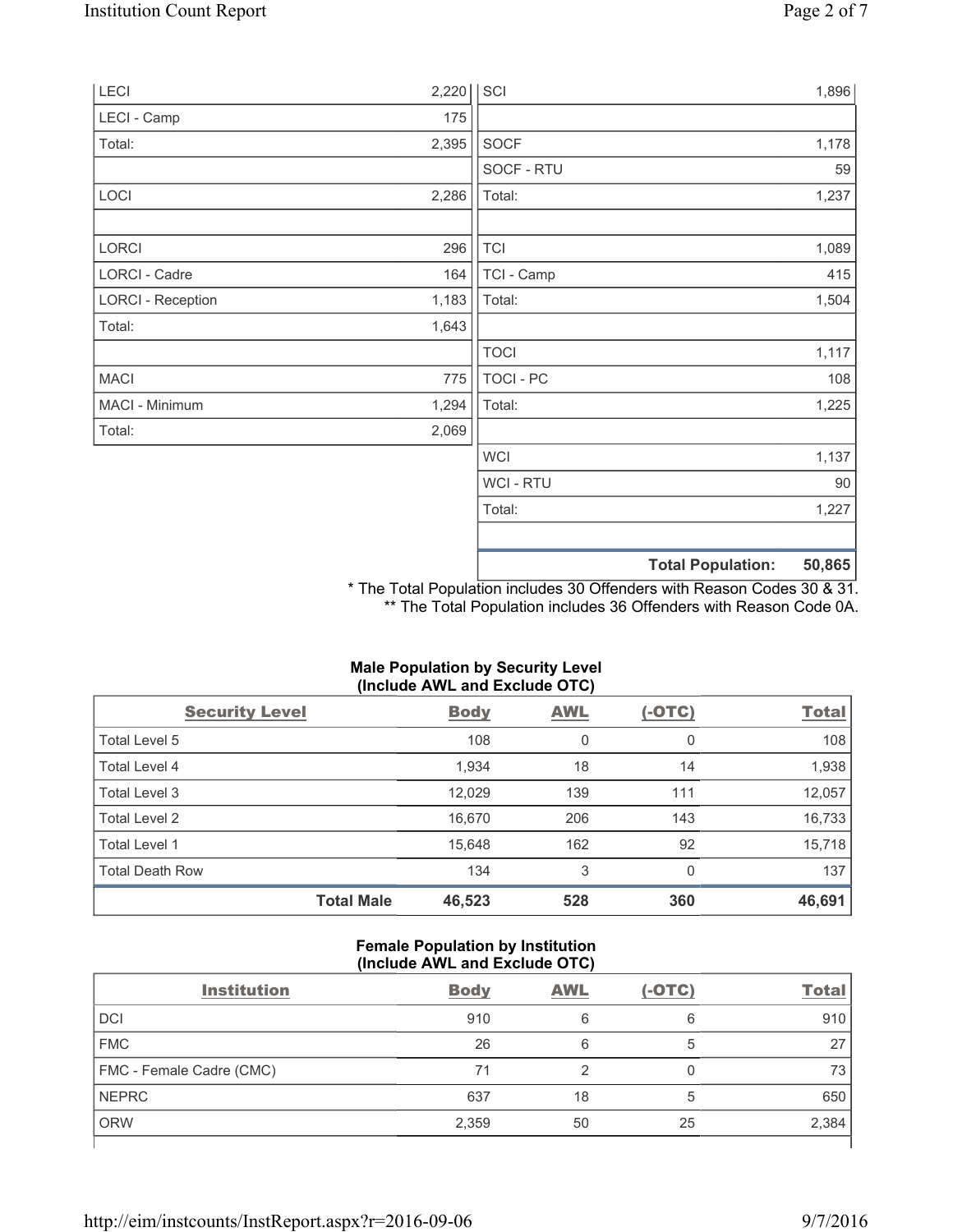| <b>ORW - Death Row</b> |                          |        | 0   |     |        |
|------------------------|--------------------------|--------|-----|-----|--------|
| ORW - PC               |                          | 18     | 0   |     | 18     |
| ORW - Reception        |                          | 205    | 0   |     | 205    |
| ORW - RTU              |                          | 46     | 0   |     | 46     |
|                        | <b>Total Female</b>      | 4,273  | 82  | 41  | 4,314  |
|                        | <b>Total Population:</b> | 50,796 | 610 | 401 | 51,005 |

#### **Male Population by Institution: Security Level 5 (Include AWL and Exclude OTC)**

|            | <b>Institution</b>   | <b>Body</b> | <b>AWL</b> | $(-OTC)$ | <b>Total</b> |
|------------|----------------------|-------------|------------|----------|--------------|
| <b>OSP</b> |                      | 106         |            |          | 106          |
| SOCF - RTU |                      |             |            |          |              |
|            | <b>Total Level 5</b> | 108         |            |          | 108          |

# **Male Population by Institution: Security Level 4 (Include AWL and Exclude OTC)**

| <b>Institution</b>       |                      | <b>Body</b>    | <b>AWL</b>                | $(-OTC)$            | <b>Total</b>              |
|--------------------------|----------------------|----------------|---------------------------|---------------------|---------------------------|
| <b>ACI</b>               |                      | $\overline{2}$ | $\mathbf 0$               | $\mathsf 0$         | $\overline{2}$            |
| CCI                      |                      | 3              | $\mathsf{O}\xspace$       | $\mathsf{O}\xspace$ | $\,$ 3 $\,$               |
| <b>CRC</b>               |                      | 31             | $\mathsf{O}\xspace$       | $\mathsf{O}\xspace$ | 31                        |
| CRC - Reception          |                      | 9              | $\mathsf{O}\xspace$       | $\mathsf{O}\xspace$ | $\boldsymbol{9}$          |
| LECI                     |                      | 11             | $\mathsf 0$               | $\mathsf{O}\xspace$ | 11                        |
| LOCI                     |                      | 3              | $\mathbf 0$               | $\mathsf{O}\xspace$ | $\ensuremath{\mathsf{3}}$ |
| LORCI                    |                      | 8              | $\overline{2}$            | $\overline{2}$      | $\,8\,$                   |
| <b>LORCI - Reception</b> |                      | 3              | $\mathsf 0$               | $\mathsf{O}\xspace$ | $\ensuremath{\mathsf{3}}$ |
| <b>MANCI</b>             |                      | 25             | $\mathsf{O}\xspace$       | $\mathsf{O}\xspace$ | 25                        |
| <b>NCCI</b>              |                      | 3              | $\mathsf{O}\xspace$       | $\mathsf{O}\xspace$ | $\mathfrak{S}$            |
| <b>NCI</b>               |                      | 3              | $\mathsf 0$               | $\mathsf{O}\xspace$ | $\mathfrak{S}$            |
| <b>OSP</b>               |                      | 341            | $\overline{4}$            | $\mathfrak{S}$      | 342                       |
| PCI                      |                      | $\mathbf 0$    | $\mathbf 1$               | $\mathsf{O}\xspace$ | $\mathbf{1}$              |
| <b>RCI</b>               |                      | 24             | $\mathsf 0$               | $\mathsf{O}\xspace$ | 24                        |
| SCI                      |                      | $6\,$          | $\mathsf 0$               | $\mathsf{O}\xspace$ | $\,6$                     |
| SOCF                     |                      | 1,163          | $\,8\,$                   | $\overline{7}$      | 1,164                     |
| SOCF - RTU               |                      | 53             | $\mathsf{O}\xspace$       | $\mathsf{O}\xspace$ | 53                        |
| $\sf{TCl}$               |                      | 1              | $\mathsf{O}\xspace$       | $\mathsf{O}\xspace$ | $\mathbf{1}$              |
| <b>TOCI</b>              |                      | 203            | $\ensuremath{\mathsf{3}}$ | $\overline{2}$      | 204                       |
| <b>TOCI - PC</b>         |                      | 18             | $\mathsf 0$               | $\mathsf{O}\xspace$ | 18                        |
| <b>WCI</b>               |                      | 24             | $\mathsf 0$               | $\mathsf{O}\xspace$ | 24                        |
|                          | <b>Total Level 4</b> | 1,934          | 18                        | 14                  | 1,938                     |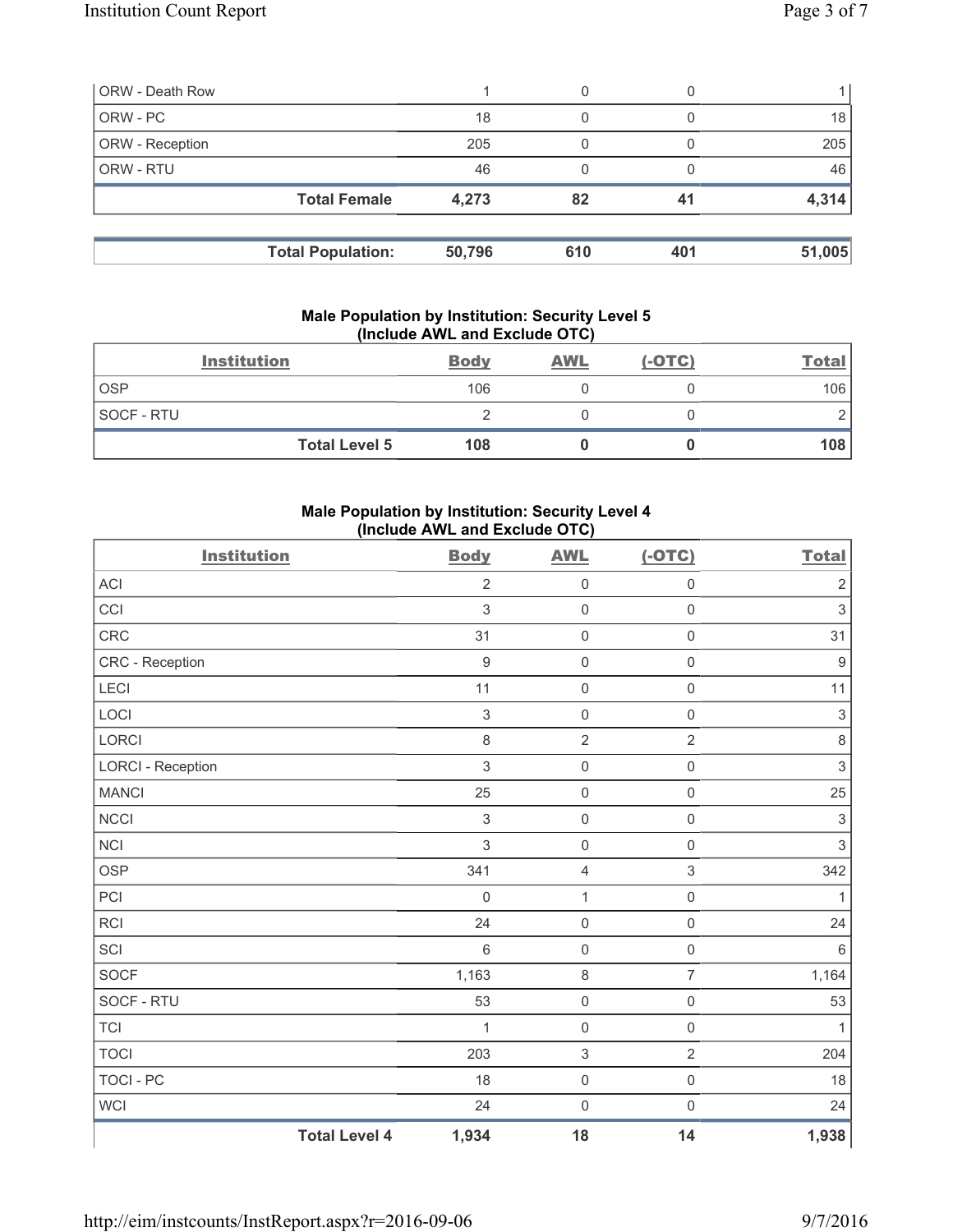| <b>Institution</b>                | (include AWL and Exclude OTC)<br><b>Body</b> | <b>AWL</b>                | $(-OTC)$                  | <b>Total</b>              |
|-----------------------------------|----------------------------------------------|---------------------------|---------------------------|---------------------------|
| ACI                               | 26                                           | $\mathsf 0$               | $\mathsf{O}\xspace$       | 26                        |
| <b>BECI</b>                       | 15                                           | $\mathsf 0$               | $\mathsf 0$               | 15                        |
| CCI                               | $\overline{4}$                               | $\mathsf 0$               | $\mathsf{O}\xspace$       | $\overline{4}$            |
| CRC                               | $90\,$                                       | $10$                      | $\,8\,$                   | 92                        |
| CRC - Cadre                       | 189                                          | $\mathsf 0$               | $\mathsf{O}\xspace$       | 189                       |
| CRC - Reception                   | 750                                          | 17                        | 11                        | 756                       |
| CRC - RTU                         | 51                                           | $\mathsf 0$               | $\mathsf{O}\xspace$       | 51                        |
| <b>FMC</b>                        | 5                                            | $\mathsf 0$               | $\mathsf{O}\xspace$       | 5                         |
| FMC - Intensive Care - Male (CMC) | $\ensuremath{\mathsf{3}}$                    | $\mathsf 0$               | $\mathsf{O}\xspace$       | $\,$ 3 $\,$               |
| GCI                               | $\mathsf 3$                                  | $\mathsf 0$               | $\mathsf{O}\xspace$       | 3                         |
| <b>LAECI</b>                      | $\mathbf{1}$                                 | $\mathsf{O}\xspace$       | $\mathsf{O}\xspace$       | $\mathbf{1}$              |
| LECI                              | 2,110                                        | $\,6\,$                   | $\ensuremath{\mathsf{3}}$ | 2,113                     |
| LOCI                              | 1                                            | $\mathsf 0$               | $\mathsf{O}\xspace$       | $\mathbf{1}$              |
| LORCI                             | 92                                           | 35                        | 28                        | 99                        |
| LORCI - Cadre                     | 119                                          | $\mathbf 0$               | $\mathsf 0$               | 119                       |
| <b>LORCI - Reception</b>          | 770                                          | $\mathsf 0$               | $\mathsf{O}\xspace$       | 770                       |
| <b>MACI</b>                       | 706                                          | 1                         | $\mathbf{1}$              | 706                       |
| <b>MANCI</b>                      | 2,200                                        | 18                        | 17                        | 2,201                     |
| <b>NCCI</b>                       | 5                                            | $\mathbf 1$               | 1                         | 5                         |
| <b>NCI</b>                        | 6                                            | $\mathsf 0$               | $\mathsf{O}\xspace$       | $\,6$                     |
| PCI                               | 38                                           | $\mathbf 1$               | $\mathsf 0$               | 39                        |
| <b>RCI</b>                        | 1,824                                        | 28                        | 25                        | 1,827                     |
| <b>RICI</b>                       | $\ensuremath{\mathsf{3}}$                    | $\mathsf 0$               | $\mathsf{O}\xspace$       | $\ensuremath{\mathsf{3}}$ |
| SCI                               | $\sqrt{2}$                                   | $\mathsf{O}\xspace$       | $\mathsf{O}\xspace$       | $\overline{c}$            |
| <b>SOCF</b>                       | $\overline{7}$                               | $\mathsf{O}\xspace$       | $\mathsf{O}\xspace$       | $\overline{7}$            |
| SOCF - RTU                        | $\overline{4}$                               | $\mathsf{O}\xspace$       | $\mathsf{O}\xspace$       | $\overline{4}$            |
| <b>TCI</b>                        | 1,013                                        | 13                        | $10$                      | 1,016                     |
| TCI - Camp                        | $\mathbf 1$                                  | $\mathsf{O}\xspace$       | $\mathsf{O}\xspace$       | $\mathbf{1}$              |
| <b>TOCI</b>                       | 772                                          | $\ensuremath{\mathsf{3}}$ | $\sqrt{2}$                | 773                       |
| <b>TOCI - PC</b>                  | 90                                           | $\mathsf{O}\xspace$       | $\mathsf{O}\xspace$       | 90                        |
| <b>WCI</b>                        | 1,042                                        | $\,6\,$                   | $\sqrt{5}$                | 1,043                     |
| WCI - RTU                         | 87                                           | $\mathsf{O}\xspace$       | $\mathsf{O}\xspace$       | 87                        |
| <b>Total Level 3</b>              | 12,029                                       | 139                       | 111                       | 12,057                    |

## **Male Population by Institution: Security Level 3 (Include AWL and Exclude OTC)**

# **Male Population by Institution: Security Level 2 (Include AWL and Exclude OTC)**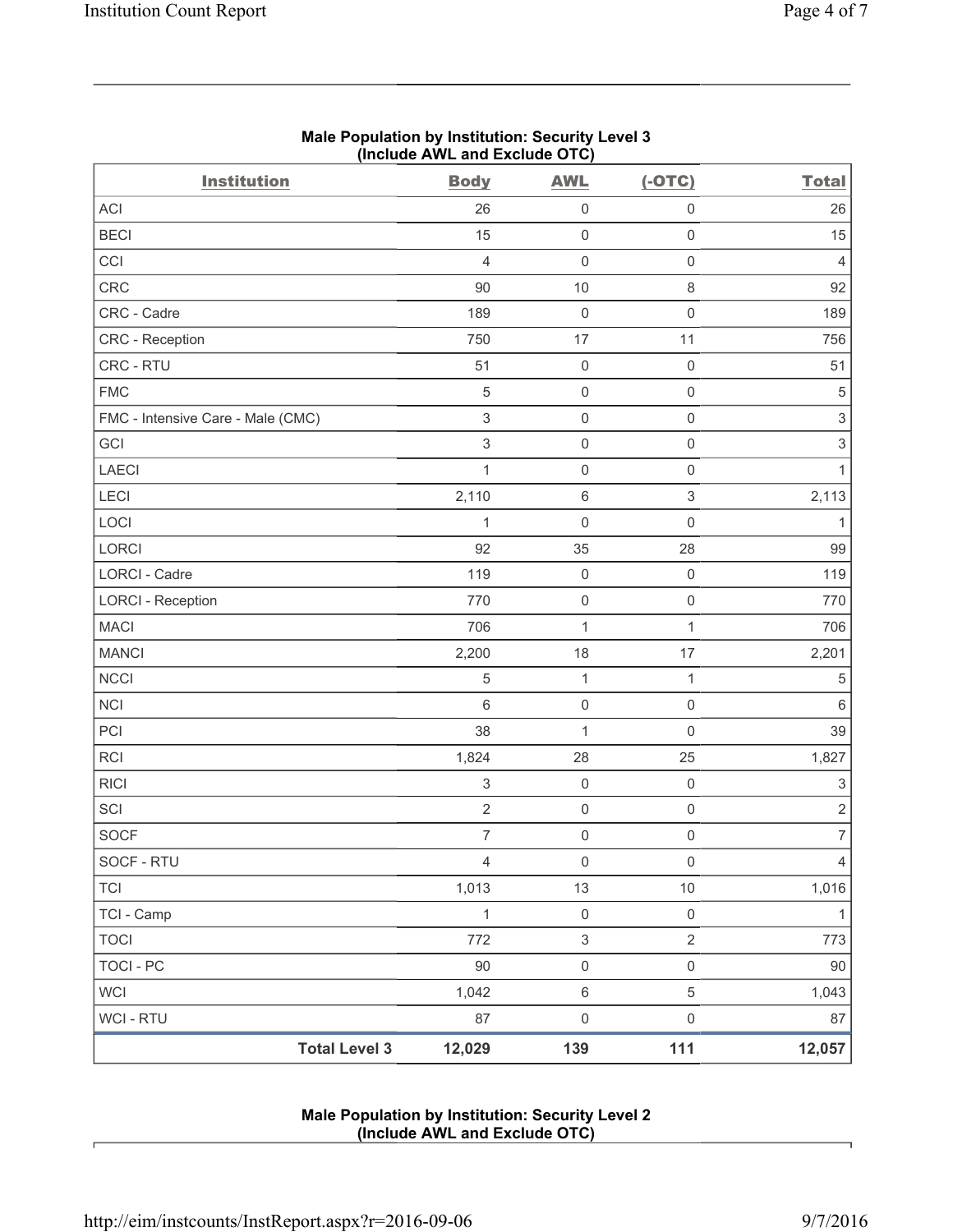| <b>Institution</b>                | <b>Body</b>    | <b>AWL</b>                | $(-OTC)$            | <b>Total</b>   |
|-----------------------------------|----------------|---------------------------|---------------------|----------------|
| ACI                               | 740            | $\ensuremath{\mathsf{3}}$ | $\overline{2}$      | 741            |
| ACI - PC                          | 92             | $\mathsf 0$               | $\mathsf{O}\xspace$ | 92             |
| <b>ACI - RTU</b>                  | 74             | 0                         | $\mathsf 0$         | 74             |
| <b>BECI</b>                       | 1,441          | 24                        | 16                  | 1,449          |
| CCI                               | 1,809          | 13                        | $\,8\,$             | 1,814          |
| <b>CRC</b>                        | 168            | $\overline{\mathbf{4}}$   | $\overline{2}$      | 170            |
| CRC - Cadre                       | 37             | $\mathsf{O}\xspace$       | $\mathsf{O}\xspace$ | 37             |
| CRC - Reception                   | 202            | $\,6\,$                   | $\sqrt{5}$          | 203            |
| CRC - RTU                         | $\overline{4}$ | $\mathsf 0$               | $\mathsf{O}\xspace$ | $\overline{4}$ |
| CRC - Youth                       | $\mathbf 0$    | $\mathbf{1}$              | $\mathbf{1}$        | $\mathsf 0$    |
| <b>FMC</b>                        | $\overline{4}$ | $\mathsf 0$               | $\mathsf 0$         | $\overline{4}$ |
| FMC - Intensive Care - Male (CMC) | 17             | $\mathbf{1}$              | $\mathsf{O}\xspace$ | 18             |
| GCI                               | 703            | $\,8\,$                   | $\mathfrak{S}$      | 708            |
| <b>GCI-RTU</b>                    | $\overline{4}$ | 0                         | $\mathsf 0$         | $\overline{4}$ |
| LAECI                             | 1,112          | 13                        | $10$                | 1,115          |
| LECI                              | 91             | $\mathsf{O}\xspace$       | $\mathsf 0$         | 91             |
| LOCI                              | 1,272          | 9                         | $\overline{7}$      | 1,274          |
| LORCI                             | 144            | 24                        | 22                  | 146            |
| LORCI - Cadre                     | 41             | $\mathsf{O}\xspace$       | $\mathsf 0$         | 41             |
| <b>LORCI - Reception</b>          | 304            | $\mathbf{1}$              | $\mathbf{1}$        | 304            |
| <b>MACI</b>                       | 69             | $\mathbf 2$               | $\mathbf{1}$        | $70$           |
| <b>MANCI</b>                      | 37             | $\mathbf{1}$              | $\mathbf{1}$        | 37             |
| MCI                               | 1,620          | 19                        | 13                  | 1,626          |
| MCI - Camp                        | 1              | $\mathsf 0$               | $\mathsf 0$         | $\mathbf{1}$   |
| <b>NCCI</b>                       | 1,494          | 19                        | 13                  | 1,500          |
| NCCI - Camp                       | 19             | $\mathsf{O}\xspace$       | $\mathsf{O}\xspace$ | $19$           |
| <b>NCI</b>                        | 1,645          | 21                        | 16                  | 1,650          |
| PCI                               | 727            | $10$                      | $\sqrt{5}$          | 732            |
| RCI                               | 276            | $\mathsf{O}\xspace$       | $\mathsf{O}\xspace$ | 276            |
| <b>RICI</b>                       | 1,586          | $20\,$                    | $10$                | 1,596          |
| SCI                               | 806            | $\overline{7}$            | $\overline{7}$      | 806            |
| <b>TCI</b>                        | 34             | $\mathsf 0$               | $\mathsf 0$         | 34             |
| <b>TOCI</b>                       | 25             | $\mathsf 0$               | $\mathsf{O}\xspace$ | 25             |
| <b>WCI</b>                        | $70\,$         | $\mathsf{O}\xspace$       | $\mathsf{O}\xspace$ | $70\,$         |
| <b>WCI - RTU</b>                  | $\sqrt{2}$     | $\mathsf{O}\xspace$       | $\mathsf{O}\xspace$ | $\sqrt{2}$     |
| <b>Total Level 2</b>              | 16,670         | 206                       | 143                 | 16,733         |

## **Male Population by Institution: Security Level 1 (Include AWL and Exclude OTC)**

 $\lceil$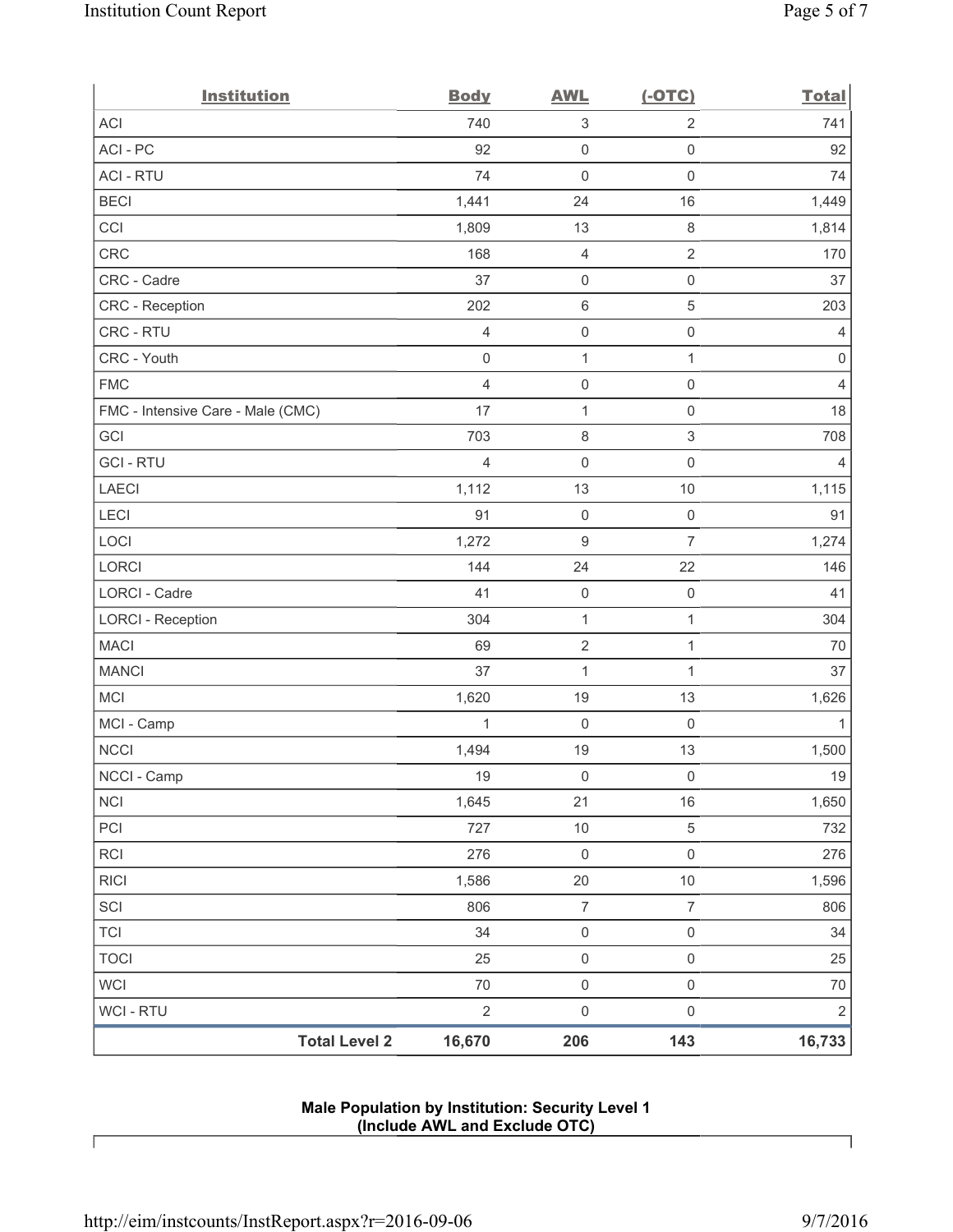| <b>Institution</b>                | <b>Body</b>    | <b>AWL</b>          | $(-OTC)$                  | <b>Total</b>   |
|-----------------------------------|----------------|---------------------|---------------------------|----------------|
| <b>ACI</b>                        | 685            | $\overline{2}$      | 1                         | 686            |
| ACI-PC                            | 1              | $\mathbf 0$         | $\mathsf{O}\xspace$       | 1              |
| <b>ACI - RTU</b>                  | 32             | 0                   | $\mathsf{O}\xspace$       | 32             |
| <b>BECI</b>                       | 770            | 22                  | $\,8\,$                   | 784            |
| <b>BECI - Camp</b>                | 475            | 1                   | $\mathsf{O}\xspace$       | 476            |
| CCI                               | 778            | 4                   | 4                         | 778            |
| <b>CRC</b>                        | 109            | $\mathbf 1$         | 1                         | 109            |
| <b>CRC</b> - Reception            | 108            | 1                   | $\mathsf{O}\xspace$       | 109            |
| CRC - RTU                         | $\overline{2}$ | 0                   | $\mathsf{O}\xspace$       | $\overline{2}$ |
| <b>FMC</b>                        | 447            | 5                   | $\ensuremath{\mathsf{3}}$ | 449            |
| FMC - Intensive Care - Male (CMC) | 22             | $\mathsf{O}\xspace$ | $\mathsf 0$               | 22             |
| GCI                               | 507            | 13                  | $\,6\,$                   | 514            |
| GCI - Camp                        | 761            | $\mathsf{O}\xspace$ | $\mathsf{O}\xspace$       | 761            |
| <b>LAECI</b>                      | 655            | 4                   | 3                         | 656            |
| LECI                              | 8              | 1                   | $\mathbf{1}$              | 8              |
| LECI - Camp                       | 175            | $\mathsf{O}\xspace$ | $\mathsf{O}\xspace$       | 175            |
| LOCI                              | 1,010          | 4                   | 3                         | 1,011          |
| LORCI                             | 52             | 12                  | 10                        | 54             |
| LORCI - Cadre                     | 4              | $\mathsf{O}\xspace$ | $\mathsf 0$               | 4              |
| <b>LORCI - Reception</b>          | 106            | 1                   | $\mathbf{1}$              | 106            |
| MACI - Minimum                    | 1,294          | $\,8\,$             | 4                         | 1,298          |
| <b>MANCI</b>                      | 21             | $\mathbf 5$         | 5                         | 21             |
| MANCI - Camp                      | 395            | $\mathbf 0$         | $\mathsf{O}\xspace$       | 395            |
| <b>MCI</b>                        | 571            | $\boldsymbol{9}$    | 5                         | 575            |
| MCI - Camp                        | 369            | $\boldsymbol{0}$    | $\mathsf{0}$              | 369            |
| <b>NCCI</b>                       | 870            | 13                  | $\,6\,$                   | 877            |
| NCCI - Camp                       | 450            | 0                   | $\mathsf{0}$              | 450            |
| <b>NCI</b>                        | 782            | $\,8\,$             | $\,$ 5 $\,$               | 785            |
| <b>OSP</b>                        | $\,6\,$        | $\sqrt{3}$          | $\overline{2}$            | $\overline{7}$ |
| OSP - Camp                        | 123            | $\mathsf{O}\xspace$ | $\mathsf 0$               | 123            |
| PCI                               | 1,355          | 15                  | $\overline{4}$            | 1,366          |
| <b>RICI</b>                       | 1,044          | $\boldsymbol{9}$    | $\,$ 5 $\,$               | 1,048          |
| SCI                               | 1,082          | $\overline{7}$      | $\overline{4}$            | 1,085          |
| SOCF                              | $\overline{7}$ | $\mathsf{O}\xspace$ | $\mathsf{O}\xspace$       | $\overline{7}$ |
| <b>TCI</b>                        | 41             | $\boldsymbol{9}$    | $\,6\,$                   | 44             |
| TCI - Camp                        | 414            | $\mathsf 0$         | $\mathsf{O}\xspace$       | 414            |
| <b>TOCI</b>                       | 117            | $\mathbf 5$         | $\,$ 5 $\,$               | 117            |
| <b>Total Level 1</b>              | 15,648         | 162                 | 92                        | 15,718         |